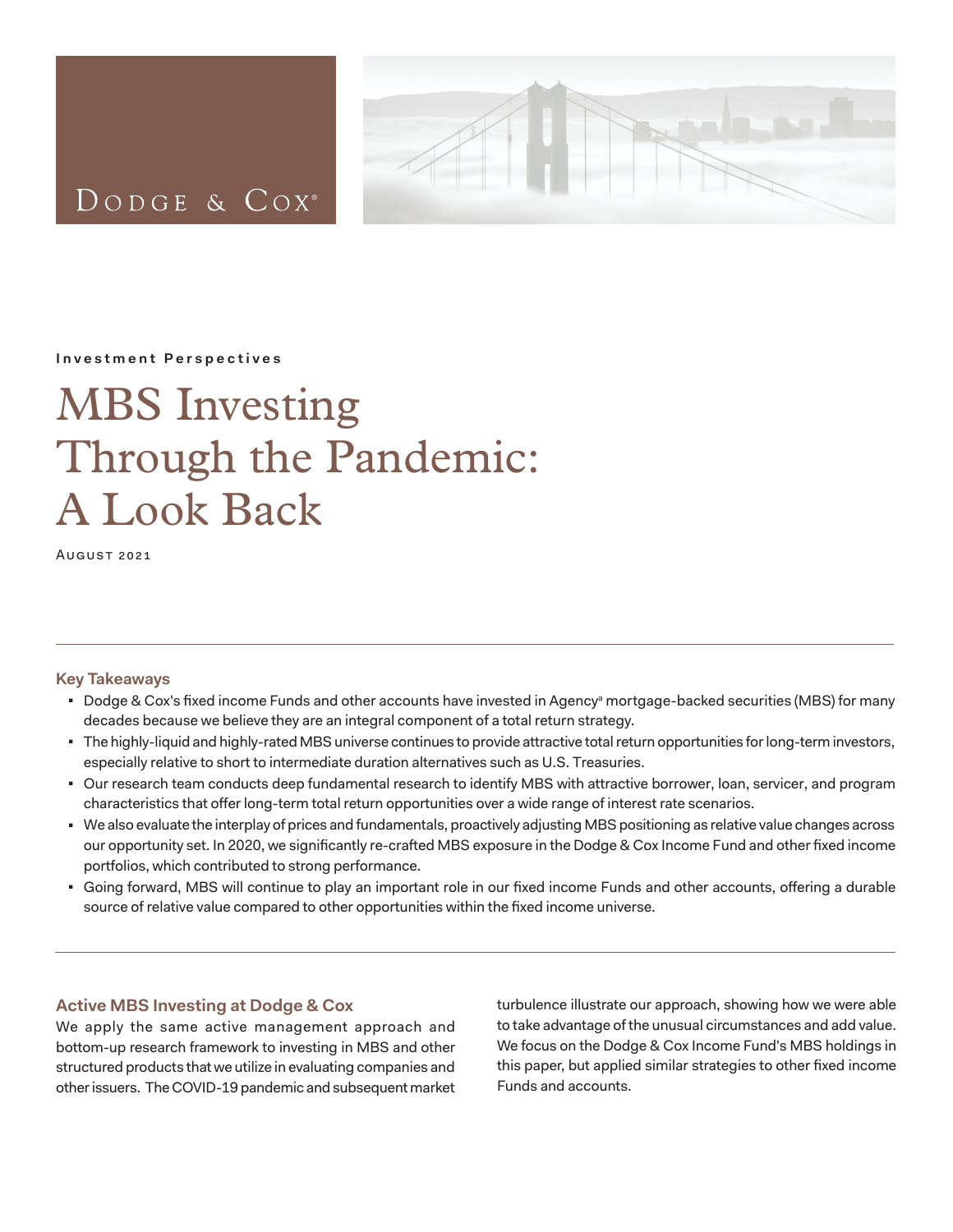#### **Changes to the MBS Landscape**

A few themes underlie the dramatic change in the MBS landscape and subsequent change in the composition of the Dodge & Cox Income Fund's MBS holdings from early 2020 through the second quarter of 2021. Plunging rates, strong home prices, and a switch to lower-touch business practices favored efficient non-bank mortgage originators. These originators have invested heavily in technology to reduce borrower costs and expedite the mortgage closing time period. Greater efficiency and lower rates have made mortgage refinancing more attractive for most borrowers compared to before the pandemic. The increase in refinancing demand drove actual and expected MBS prepayment speeds higher, leading to greater negative convexity.<sup>b</sup> In March 2020, the Federal Reserve provided even more refinance incentives to borrowers when it reduced the federal funds rate target and announced its large-scale asset purchase program in March 2020, pledging to purchase \$40 billion dollars in Agency MBS per month indefinitely. These moves reduced mortgage rates and buoyed MBS prices, despite deteriorating prepayment risk fundamentals.

### **The Impact of the Fed Buying MBS**

The Fed's monthly purchase program in MBS caused spreads i.e., the differential between the mortgage security yield and the duration-matched Treasury yield—to tighten generally, lowering mortgage rates for borrowers and yields for investors among specified pools. However, it also contributed to an elevated yield opportunity in the "dollar roll" market. The dollar roll is an investment in MBS wherein an investor purchases a forwardsettle "to-be-announced" (i.e., TBA) futures contract and, as the settlement date approaches, sells (or "rolls") the position by selling the contract and buying another with a later settle date. An investor typically repeats this "sell and buy" strategy as long as the dollar roll's embedded yield exceeds alternatives in the traditional cash market (indicating that the market believes future MBS yields may exceed those currently available). The market refers to this dynamic—where the roll offers more yield than the cash security—as the roll trading "special." Investing in the dollar roll presents the same mark-to-market profile as investing in specified pools in that TBAs are ultimately claims on specified pools, but provide more potential total return thanks to the greater yield from this roll "specialness." As shown in Figure 1, since shortly after the onset of the Fed's MBS purchase program, the dollar roll has traded special by ~75 to 100 basis points $^{\circ}$  (bps) annualized, resulting in an average all-in yield of ~2.25% to 2.5% (~1.5% yield of underlying MBS security plus ~0.75% to 1.0% roll specialness).

### **Adding Value Through Active Management**

We actively repositioned the Fund's exposure<sup>d</sup> amid the shifting landscape of higher prepayment risk (see Figure 2) and the Fed's increased participation in the MBS market, as part of our ongoing search for attractive relative value opportunities.

- (1) We sold much of the Fund's recently originated, higher coupon (i.e., 4.5% and higher) securities beginning in the first quarter of 2020. We thought the market was not adequately pricing in the deleterious effects of continued elevated prepayment rates on MBS valuations.
- (2) We invested proceeds into lower coupon (i.e., less than or equal to 2.5%), lower loan-balance mortgages (borrowers with mortgage loans substantially lower than the average borrower) that provide stronger prepayment protection both through the lower note rate (less borrower incentive to refinance) and lower loan balance (less aggregate savings for the borrower and less aggregate profit for the originator). These borrowers faced higher fixed costs to refinance (e.g., appraisal cost, title search cost) as a percentage of their loan, diminishing the net value of the refinance. In many cases, the fixed costs more than offset the potential benefit



Source: JPMorgan, Federal Reserve. "Drop" is the embedded implied yield earned by rolling TBA. "Specialness" is the component of the drop that exceeds the fundamental yield of the market—the technical mispricing caused in large part by the Fed.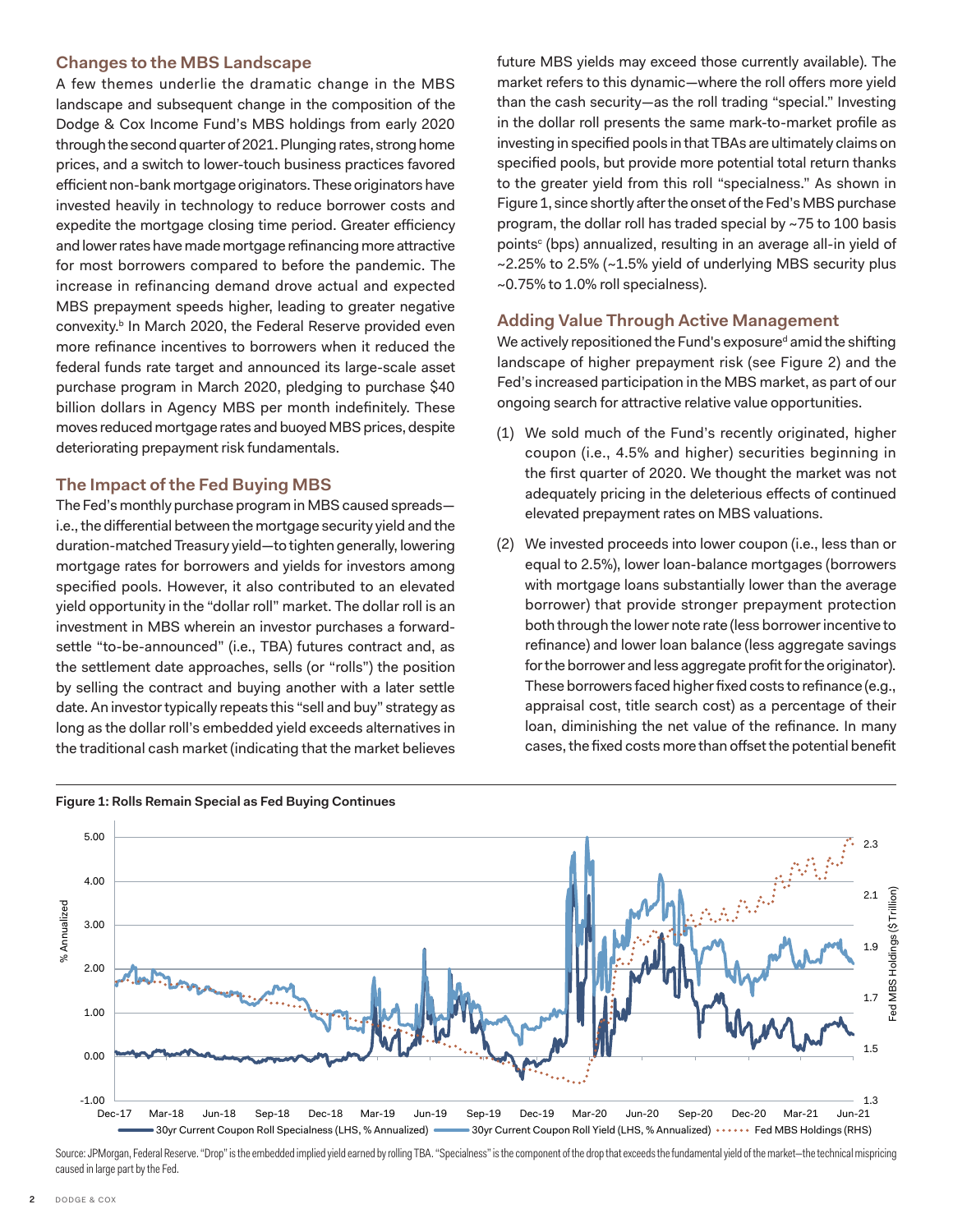to refinance, leading to more stable prepayment speeds (see Figure 3) and subsequent outperformance. As shown in Figure 4, we began adding to this area in the second quarter of 2020 when pricing was particularly attractive and production volume (i.e., availability) was high.

In addition to selecting pools with low loan balances, we typically evaluate each pool at the loan level and select those with the most attractive (and attractively priced) characteristics. Key factors include:

- <sup>◼</sup> **Loan rate:** What is the refinancing incentive for the borrower?
- <sup>◼</sup> **Mortgage servicer:** Does it have aggressive and/or efficient business practices?
- <sup>◼</sup> **Origination channel:** Bank branch, correspondent lender, mortgage broker?
- <sup>◼</sup> **Loan age:** What does this tell us about the likelihood of a borrower refinancing?
- <sup>◼</sup> **Geography:** Does location limit or amplify the borrowers' ability to refinance?
- <sup>◼</sup> **Other factors,** including FICO score, loan-to-value ratio, and debt-to-income ratio.
- (3) We began investing in the dollar roll market in specified coupons (e.g., 2% and 2.5%) that provide very attractive relative yield (~2.5%) compared to other intermediate duration alternatives. This is a highly liquid market with more than \$10 billion traded daily and a bid/ask spread of less than a "tick" (1/32nd of a percent, 0.03%), which allowed us to move in and out of the market easily as the specialness of the roll evolved.

#### **How Did MBS Perform in 2020?**

The massive changes in prepayment speeds, borrower behavior, and the Fed's bond buying activity (see Figure 5) resulted in wide variability in returns over the course of 2020. As mortgage rates fell below 3%, prepayment speeds increased, particularly for loans with higher balances. The rise in prepayments hurts investors as they are forced to reinvest the returned principal at a lower level of interest. The fall in rates gave the vast majority of U.S. mortgage borrowers incentive to refinance their loans, and their subsequent prepayment behavior caused higher coupon mortgages to underperform lower coupon mortgages. For example, prepayment speeds spiked for 30-year 4.5% coupon pools, leading them to generate just 4bps of "excess return" (i.e., return above a duration-matched U.S. Treasury) in 2020, while the 2.5% coupon pools generated 60bps of excess return. It is worth mentioning that the Fed drove some of the outperformance in the 2.5% coupon pools through its increased purchase of lower coupon securities. Furthermore, characteristics beyond coupon mattered for 2020 performance. For example, within 2.5% coupon pools, those with loan balances greater than \$225,000 saw a dramatic 27% CPR<sup>e</sup> increase in monthly prepayments between March 2020 and March 2021, while those with loan balances less than \$225,000 increased by only 5% CPR, generating 215 bps of excess return.

**Figure 2: Prepayments Have Increased and Remain Elevated**



**Figure 3: 12-Month Prepayment Curves for Low vs. High Balance Borrowers**



Source: Fannie Mae.

40 35 30 Began <\$225k 2/2.5 buys (Second Quarter 2020) 25 1-Month CPR 1-Month CPR 20 15 10 5  $3^{36}$ Jul-20 **Marz**20 Seprito Nov-20 Jan-21 **Marz2 May-21** > 225k Loan Balance, 2.5% Coupon Pools < 225k Loan Balance, 2.5% Coupon Pools

**Figure 4: Stability in Low Coupons with Low Loan Balances**

Source: Fannie Mae.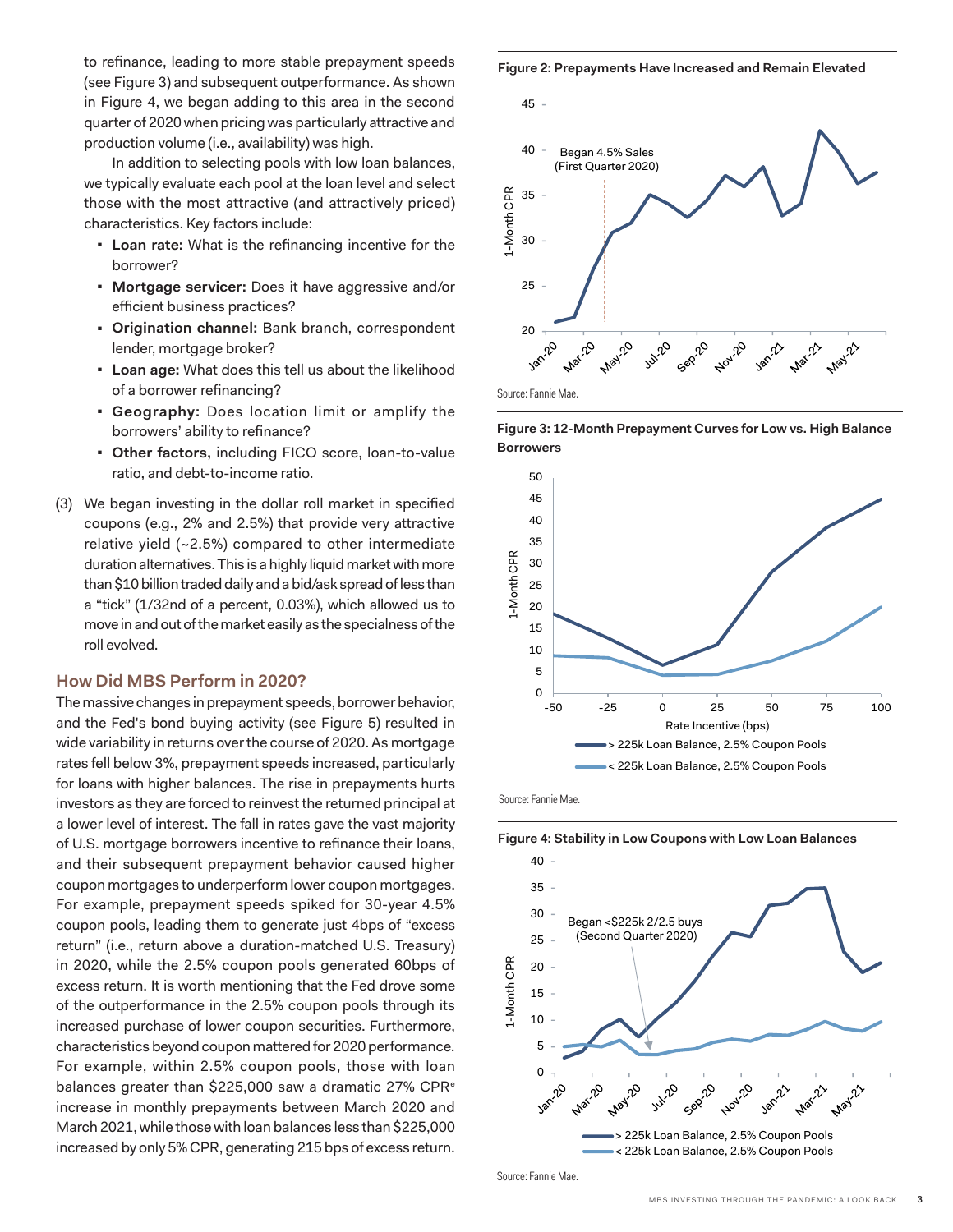

Source: Fannie Mae.

#### **Figure 6: Income Fund MBS Holdings**

This performance disparity validated many of the changes that we made within the Fund's MBS holdings over the course of the year (see Figure 6).

#### **The Opportunity in MBS Going Forward**

We continue to believe that an active and value-driven approach emphasizing the relationship between fundamentals and MBS valuations provides our Funds with an opportunity to benefit from above market long-term returns. Our in-depth analysis of how borrowers behave, how that behavior may change, and how that change may impact MBS values enables us to develop insights and find attractive relative value opportunities over many different economic scenarios and time periods. In 2020, as an active, total-return manager, we were able to re-craft the MBS holdings significantly within our fixed income Funds and other accounts, providing strong contributions to relative returns. We believe that our structured products expertise provides a durable source of relative value, liquidity, and high credit-quality to our diversified fixed-income strategies across a wide variety of future market environments.



Source: Dodge & Cox.